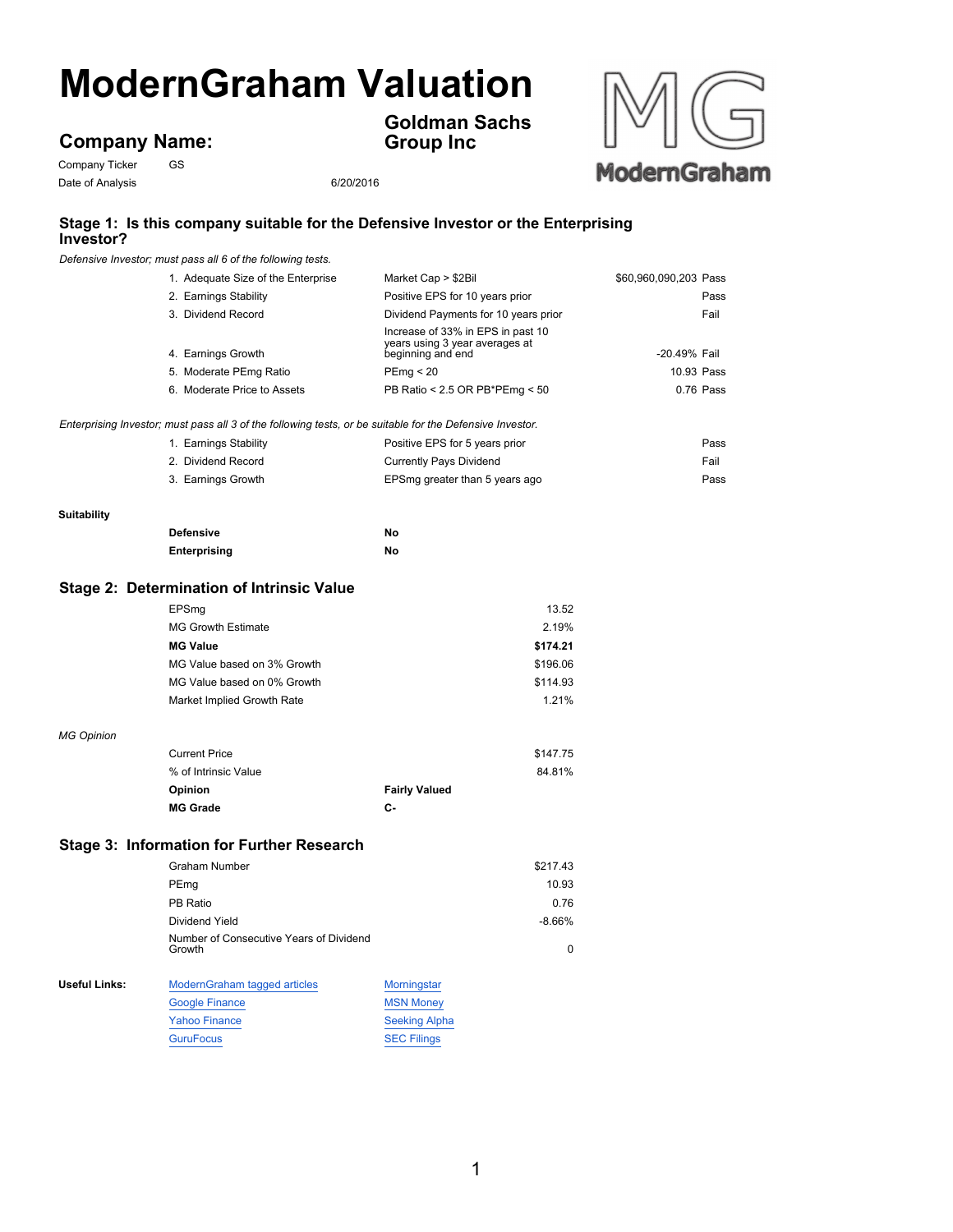| <b>EPS History</b>                  |         | <b>EPSmg History</b>                 |                   |
|-------------------------------------|---------|--------------------------------------|-------------------|
| <b>Next Fiscal Year</b><br>Estimate |         | \$11.60 Next Fiscal Year Estimate    | \$13.52           |
|                                     |         |                                      |                   |
| Dec2015                             | \$12.14 | Dec2015                              | \$13.88           |
| Dec2014                             | \$17.07 | Dec2014                              | \$14.12           |
| Dec2013                             | \$15.46 | Dec2013                              | \$13.06           |
| Dec2012                             | \$14.13 | Dec2012                              | \$11.80           |
| Dec2011                             | \$4.51  | Dec2011                              | \$11.69           |
| Dec2010                             | \$13.18 | Dec2010                              | \$15.80           |
| Dec2009                             | \$22.13 | Dec2009                              | \$16.89           |
| Nov2008                             | \$4.47  | Nov2008                              | \$14.11           |
| Nov2007                             | \$24.73 | Nov2007                              | \$17.32           |
| Nov2006                             | \$19.69 | Nov2006                              | \$12.39           |
| Nov2005                             | \$11.21 | Nov2005                              | \$8.11            |
| Nov2004                             | \$8.92  | Nov2004                              | \$6.31            |
| Nov2003                             | \$5.87  | Nov2003                              | \$5.05            |
| Nov2002                             | \$4.03  | Nov2002                              | \$4.42            |
| Nov2001                             | \$4.26  | Nov2001                              | \$4.13            |
| Nov2000                             | \$6.00  | Nov2000                              | \$3.49            |
| Nov1999                             |         | \$5.57 Balance Sheet Information     | 3/1/2016          |
| Dec1998                             |         | \$0.00 Long-Term Debt                | \$206,334,000,000 |
| Dec1997                             |         | \$0.00 Total Assets                  | \$878,036,000,000 |
| Dec1996                             |         | \$0.00 Intangible Assets             | \$4,136,000,000   |
|                                     |         | <b>Total Liabilities</b>             | \$791,199,000,000 |
|                                     |         | Shares Outstanding (Diluted Average) | 447,400,000       |